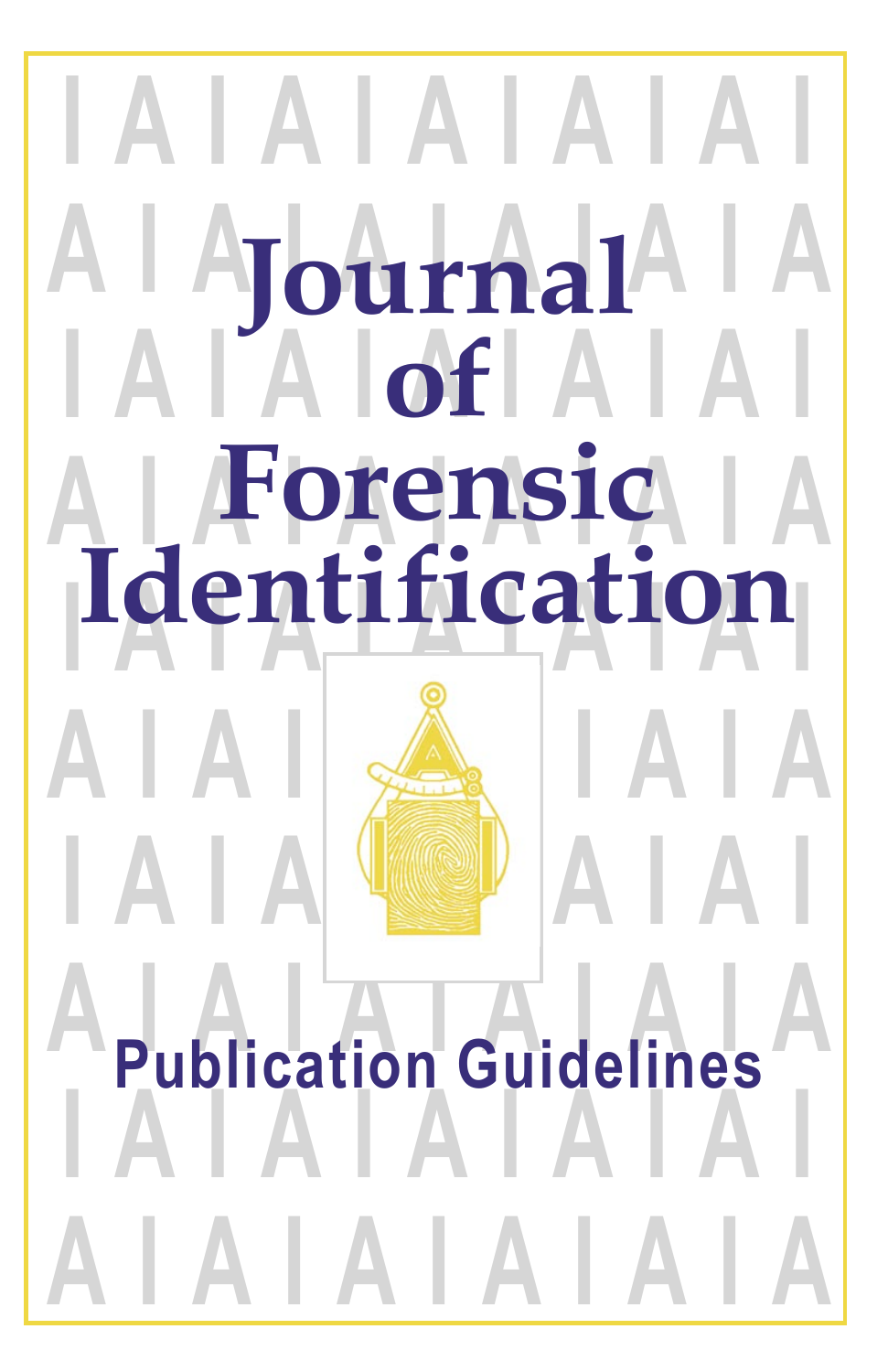## **International Association for Identification** *www.theiai.org*

Joe M. Maberry, *President*

Joseph P. Polski, *Chief Operations Officer* 2535 Pilot Knob Road, Suite 117, Mendota Heights, MN 55120-1120 (651) 681-8566, Voice (651) 681-8443, Fax email: iaisecty@aol.com

### *Journal of Forensic Identification*

Alan L. McRoberts, *Editor* Debra L. McRoberts, *Associate Editor* P.O. Box 893789, Temecula, CA 92589-3789 (951) 587-8337, Voice (951) 587-8347, Fax email: jfieditor@theiai.org

The *Journal of Forensic Identification* (ISSN0895-173X) is the official publication of the International Association for Identification and is devoted to publication of research and information about Forensic Identification in its various disciplines. These include Friction Ridge Skin Identification, Footwear and Tiretrack Examination, Firearm and Toolmark Examination, Questioned Documents, Polygraph Examination, Forensic Photography and Electronic Imaging, Forensic Art, Crime Scene Investigation, Blood Stain Pattern Identification, Forensic Laboratory Analysis, Forensic Odontology, and Digital Evidence. Matters of interest in other forensic disciplines, as well as Letters to the Editor, may also be published.

The *Journal of Forensic Identification* (USPS 256-280) is published bimonthly and is the official publication of the International Association for Identification, with offices at 2535 Pilot Knob Road, Suite 117, Mendota Heights, MN 55120-1120. Periodical postage paid at Mendota Heights, MN 55120, and at additional mailing offices. Subscriptions per year: US member, \$60.00; non-US member, \$50.00; US student member, \$30.00; non-US student member, \$25.00; individual nonmember subscription, \$125.00; institutional or library subscriptions, \$150.00 in North America, \$175.00 outside North America (all rates quoted in \$US). Bookseller rates are discounted 10%.

Copyright © 2006 by the International Association for Identification. All rights reserved.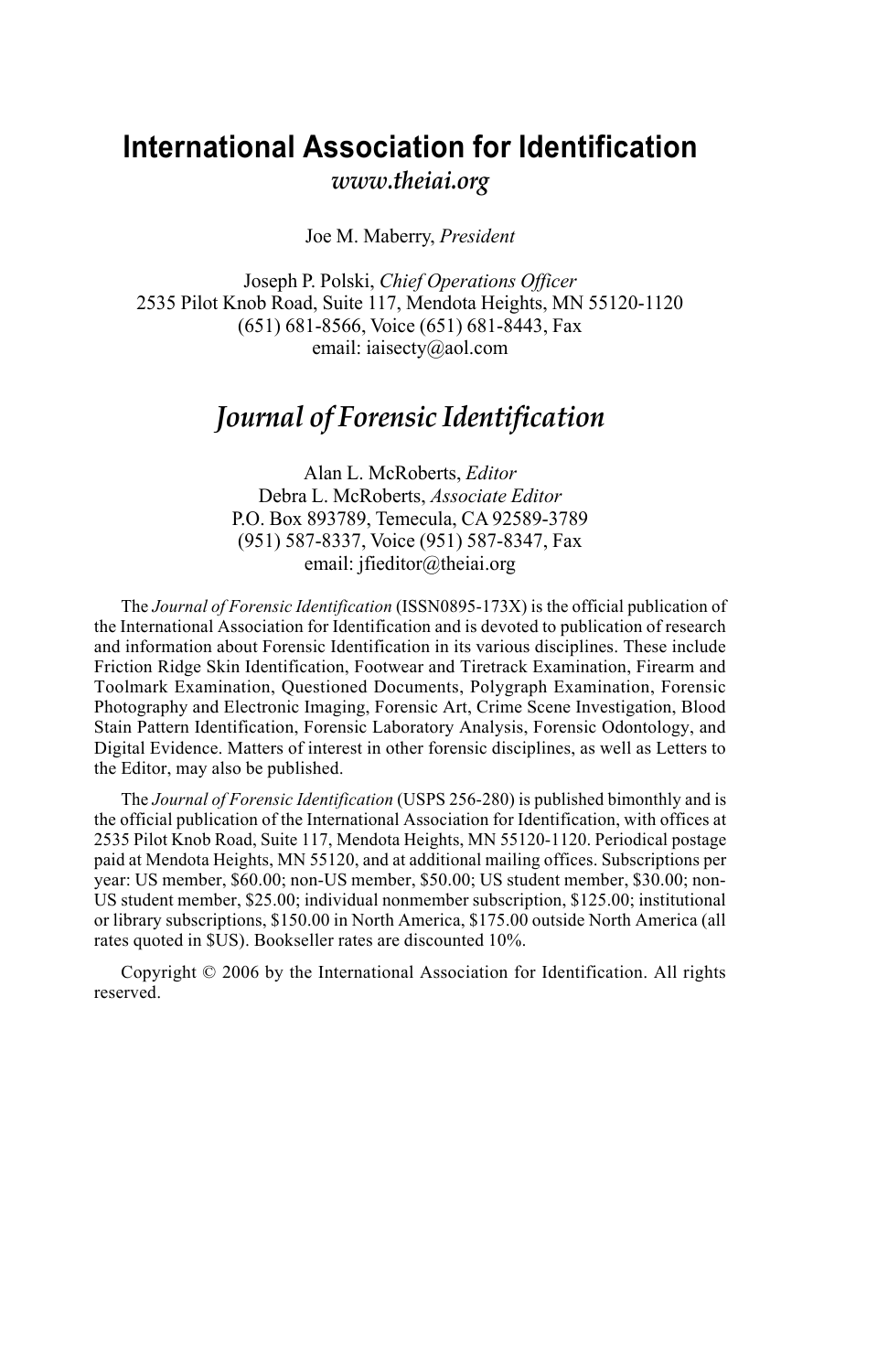# Table of Contents

| Appendix A        |  |
|-------------------|--|
| <b>Appendix B</b> |  |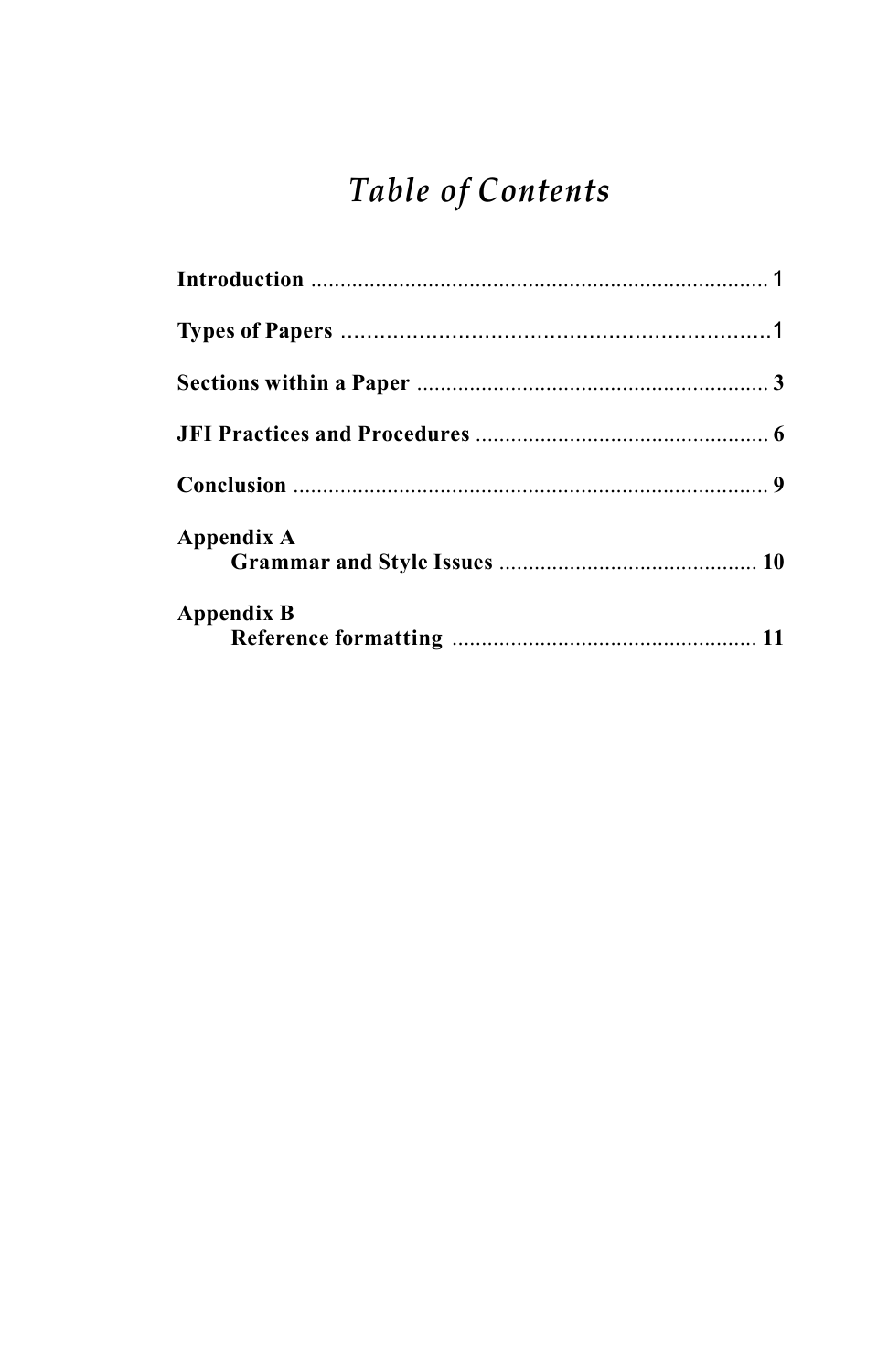## *Journal of Forensic Identification*

Book Review Editor: Robert J. Hazen

#### *Editorial Board*

David R. Ashbaugh Dirk A. Bell Thomas Bevel Clifton Bishop John P. Black Pattie E. Blume Donna Brandelli Robin Bratton Kathleen Bright-Birnbaum Sylvia Buffington-Lester Antonio A. Cantu David A. J. Charlton James R. Davis Barry A. J. Fisher Michael K. French Robert J. Garrett Dwane S. Hilderbrand Max Houck Charles P. Illsley L. Thomas Johnson John P. Kenney Kurt E. Kuhn Martin J. Leadbetter Deborah A. Leben Henry C. Lee Philip J. Levine Kenneth W. Marr Nancy E. Masters

James L. May III Stephen C. McKasson Andre A. Moenssens Clydell Morgan Stephen A. Nowicki Carla M. Noziglia Roy B. Paschal Michael Perkins Robert Ramotowski David C. Rose Richard Saferstein William C. Sampson Robert C. Sanders, III Rupendra Simlot Michelle L. Snyder Eliot Springer Peter Striupaitis Rebecca Swartz Perlman Frank L. Tarasi, III George J. Throckmorton Michele Triplett John R. Vanderkolk Kasey Wertheim Pat A. Wertheim Daniel Winterich Juliet Wood Brian Yamashita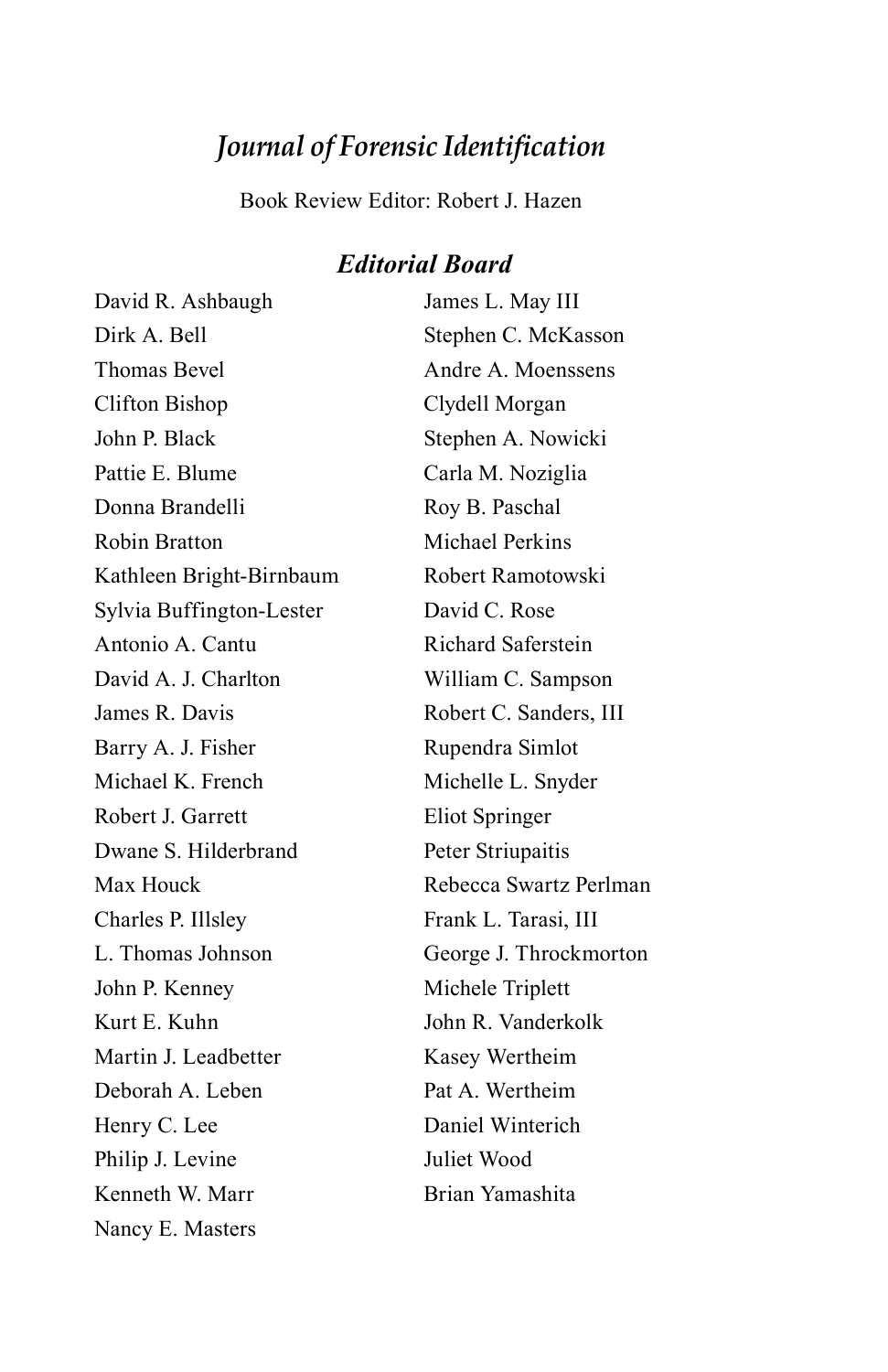#### *Preface*

*Writing for Publication* by John P. Nielson, the original editor of the *Journal of Forensic Identification*, was published by the International Association for Identification in 1991 to help new authors to organize their thoughts for publication. It was an outstanding pamphlet, but it has been out of print for many years and some aspects of the document are no longer applicable to our current journal. Nevertheless, some of John's original ideas and writings have been retained in these new guidelines, so he deserves a great deal of credit for any help that these guidelines may provide.

This current guide provides more specific guidelines so that authors can produce papers that will require less editorial effort. The more closely an author follows these guidelines, the more likely the article will be accepted and published. Editorial assistance in revising papers will continue to be provided, but extensive editorial effort may cause greater delays in the publishing of those papers.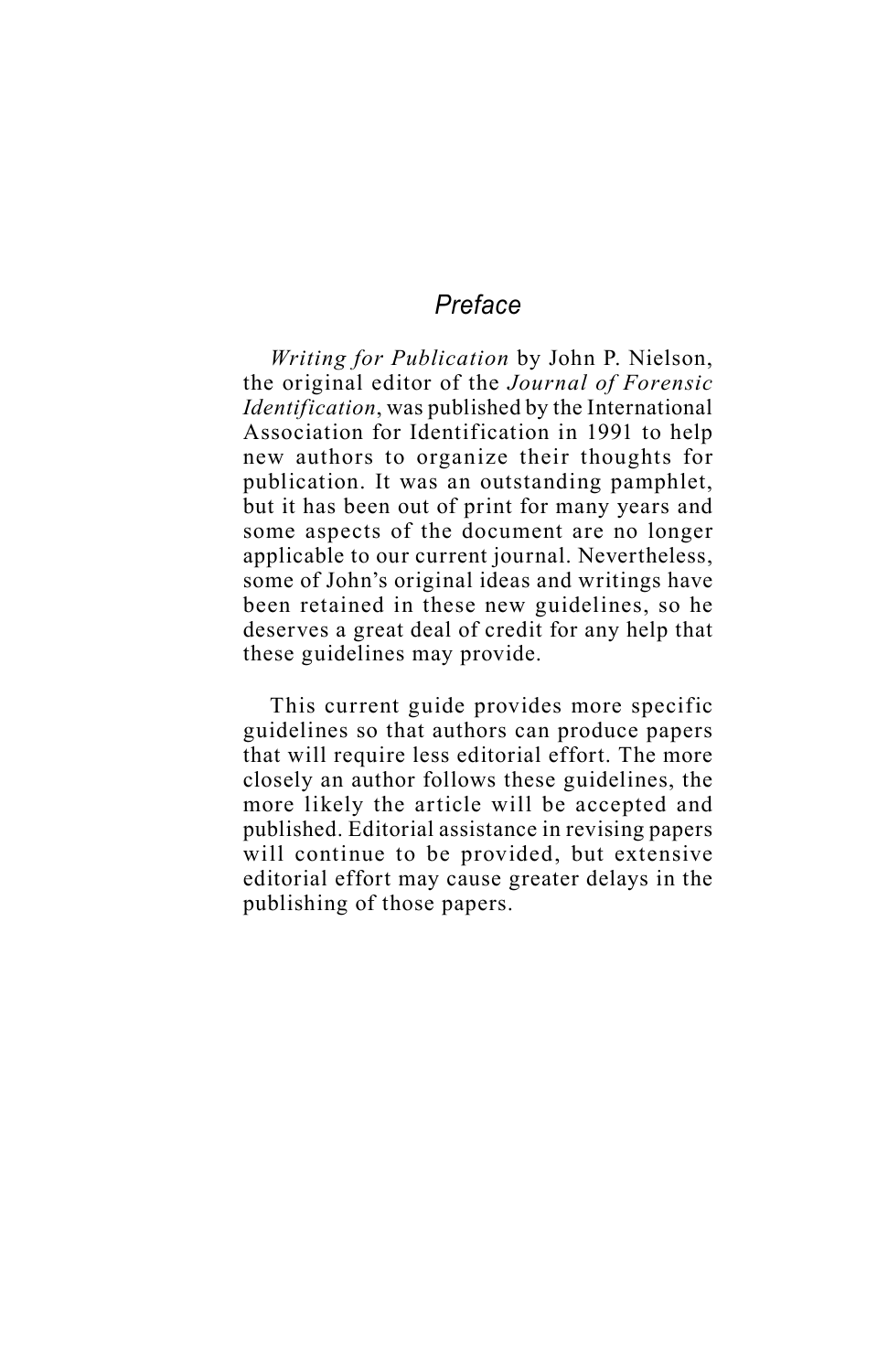## Journal of Forensic Identification Publication Guidelines

#### **Introduction**

The purpose of this guide is to encourage authors to write papers for the *Journal of Forensic Identification* (*JFI*) and to assist them in this endeavor.

This guide will cover the standard elements that a paper under consideration for publication should include, the types of papers that are published in the *JFI*, issues of style, submission guidelines, information regarding the practices and procedures used in the production of the *JFI*, and some technical guidance for the novice writer.

The *JFI* uses *The ACS Style Guide* (published by the American Chemical Society) as the basic reference for publication style issues. However, it is unrealistic to expect authors to be familiar with and to abide by the 400 plus pages of information that the style guide provides. Rules regarding some specific issues of style and grammar that are frequently encountered in submissions are listed in Appendix A.

#### **Types of Papers**

Before an author begins to write a paper, he or she should decide what type it will be. The *JFI* publishes five types of material: articles, technical notes, case reports, commentaries, and letters to the editor. Each type of paper has different objectives and writing styles.

*Articles* are papers that report in-depth research on a particular topic. Typically, this may mean repeated experiments or trials, a broad coverage of the topic, and ordinarily a lengthier paper. Articles should be written in the third person.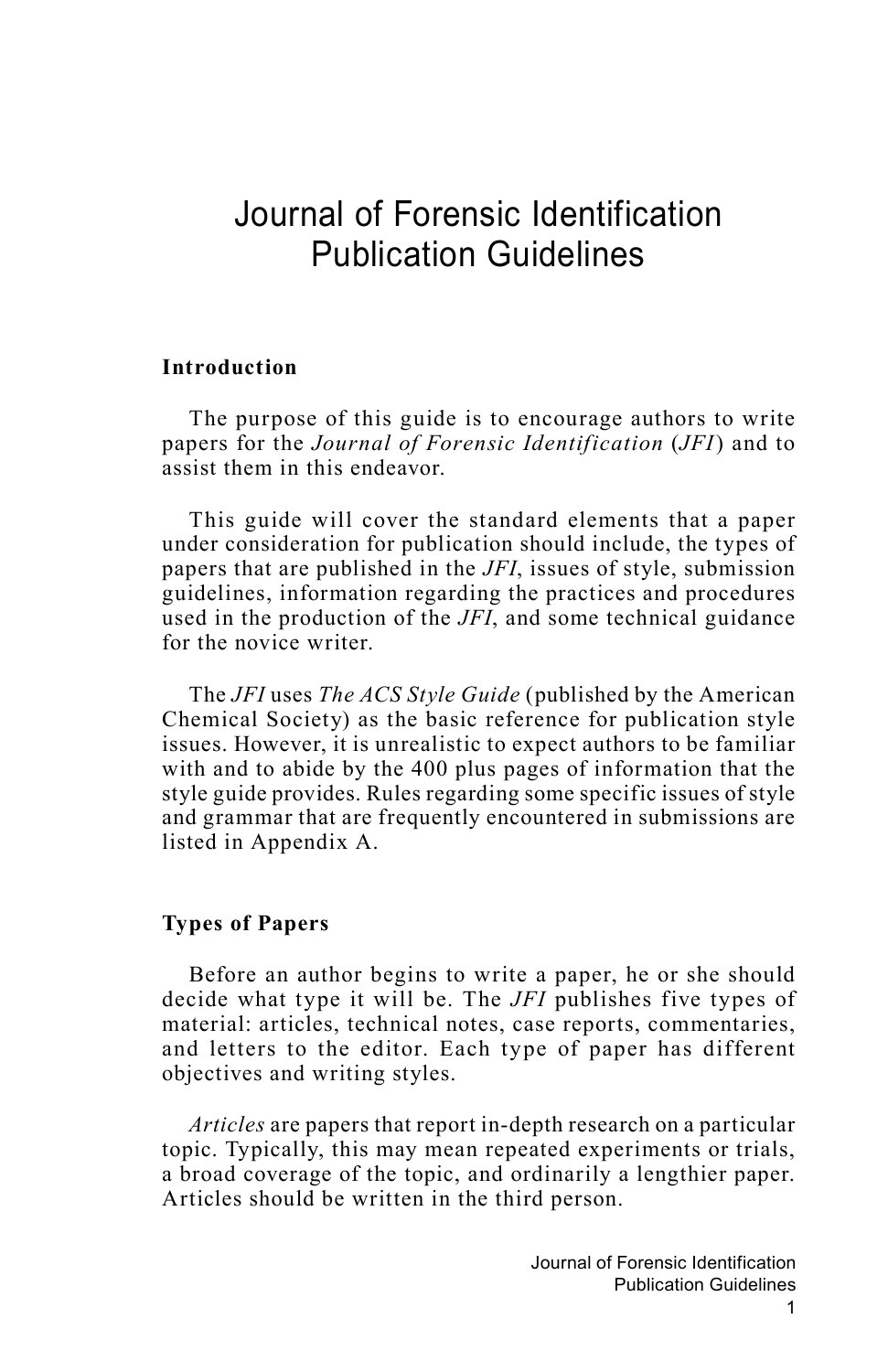*Technical notes* are ordinarily short papers that report on a particular method or technique. Typically, a technical note would be appropriate to report a fairly simple improved method or very limited research. Technical notes may be written in the first person and second person.

*Case reports* discuss an interesting case or series of cases. They illustrate the need for attention to certain details or bring to light trends or patterns, the knowledge of which will help others. Sometimes, case reports may be similar to technical notes except that they are based on a specific case or cases. Case reports should be written in the first or third person.

*Commentaries* are also occasionally published. They include papers that discuss a premise or central idea that is built upon personal opinion, or they are reports that are unsupported by physical data. The nature of commentaries (personal opinion versus technical data and interpretation) limits the number of commentaries that will be published in the *JFI*. Because of the opinionated and personal nature of most commentaries, commentaries are not revised or subjected to the normal editing practices of the *JFI*. The commentaries are submitted to two reviewers for input as to whether the commentary should be published as is. (Commentaries should be thoroughly proofed prior to submission.)

*Letters to the editor* are brief communications that discuss a previously published paper, comment on Association business, or provide general information. Again, because of the personal nature of most letters, letters are not revised or subjected to the normal editing practices of the *JFI*. Letters are submitted to two reviewers for input as to whether the letter should be published as is. (Letters should be thoroughly proofed prior to submission.)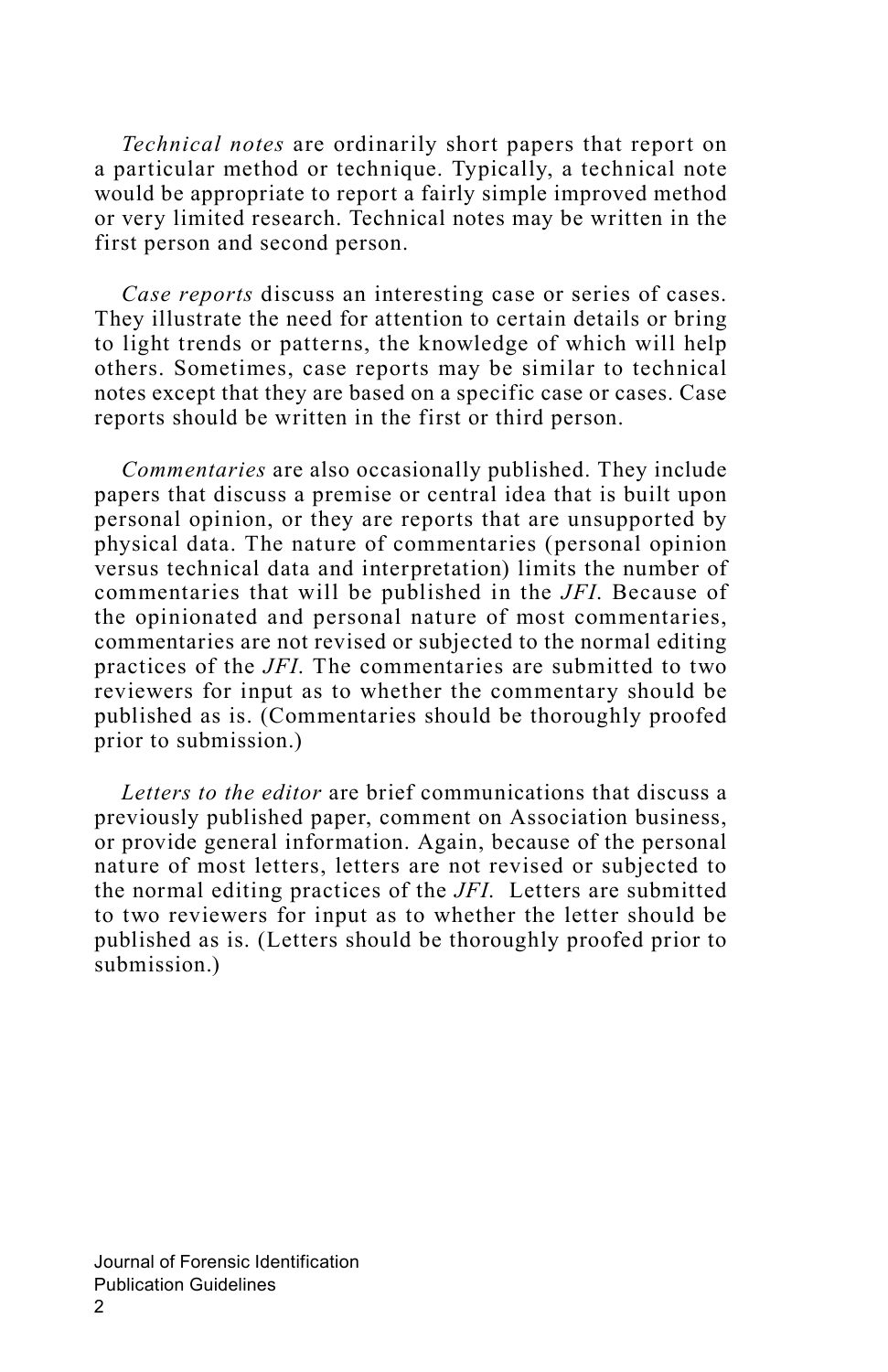#### **Sections within a Paper**

#### *Title*

The title of a paper is critically important. It must concisely communicate the contents so that others can decide whether to read the paper. The title should state the major topic area of the paper as well as major methods or chemicals used. For example, "Crime Scene Processing" is a wholly inadequate title. "Crime Scene Processing of Fabrics" has narrowed the topic area, but it is still not narrow enough. "Fluorescence Examination of Fabrics for Trace Evidence Using a Forensic Light Source" contains enough information to allow potential readers to decide whether the paper's content is of interest.

#### *Abstract*

An abstract is placed at the head of the paper, before the introduction. It is a condensed version of the paper and states important new techniques or findings. The abstract allows readers to quickly decide whether the paper is of value to them, or later it may refresh the reader's memory of the contents. The abstract is also very important for indexing services, thus, it should be provided for all papers (excluding letters and commentaries). An abstract can usually be constructed in 50 to 100 words. Only the major points and results should be included. The content of the abstract should not be considered as part of the paper (i.e., it should not introduce any material that is not included within the paper). Writing an abstract is one of the final steps in paper preparation. Only after completion can an author accurately summarize the paper.

#### *Introduction*

The introduction orients the readers to the topic. It funnels them, so to speak, from a diverse range of interests and backgrounds into the narrow area that the paper addresses. An introduction may be as short as 3 or 4 sentences or may run many paragraphs, according to the need. It should be no longer than necessary to orient the reader. The introduction should include a general statement introducing the topic area of the paper. It should summarize past work and literature (if any). In a minimal way, it should educate the reader. A separate background section can be used to follow the introduction when a more in-depth discussion of past work or research is needed.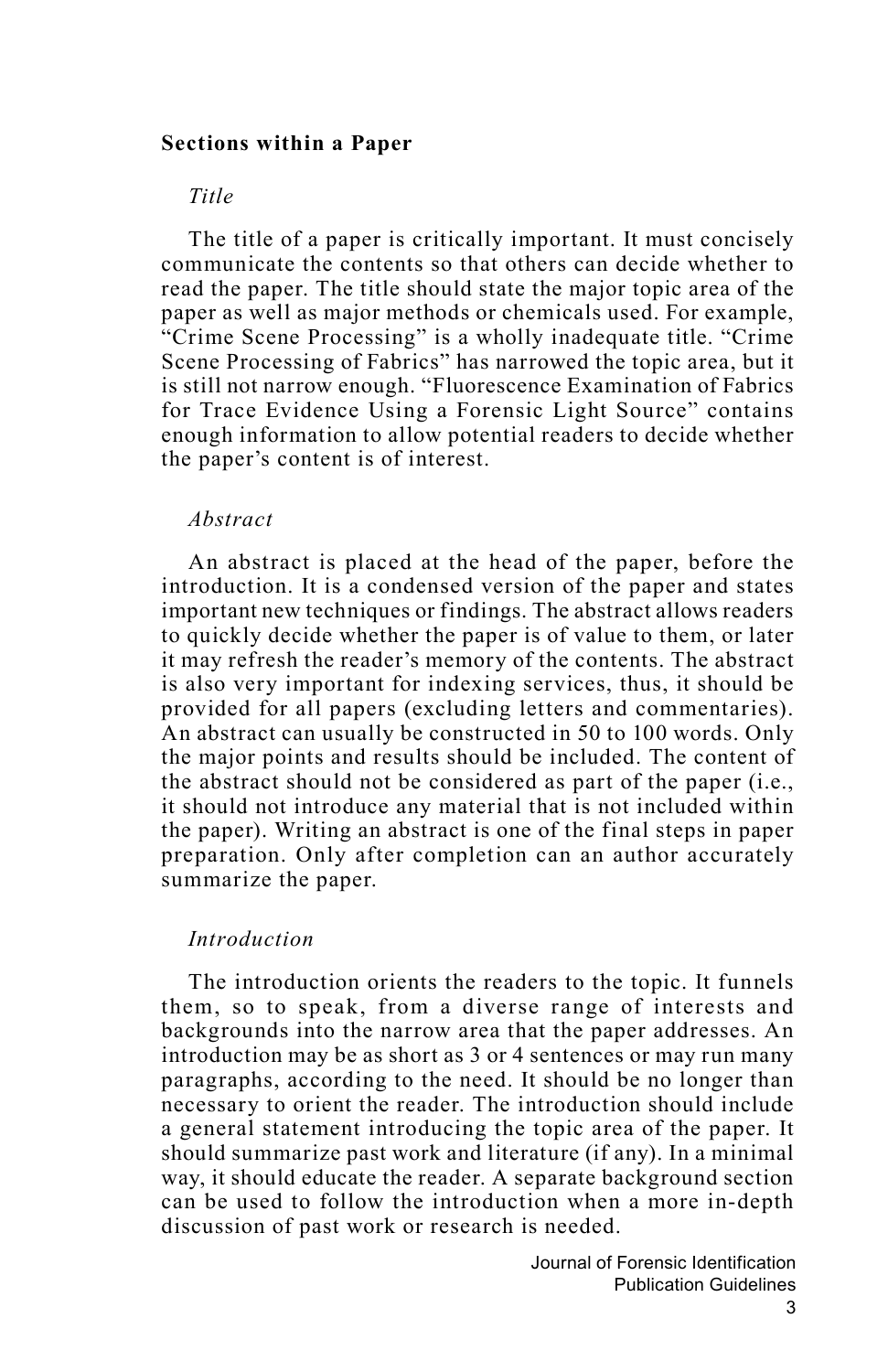#### *Materials and Methods*

The materials and methods section is a straightforward narrative, much like an investigative report or laboratory case notes. The materials and methods section details the information necessary to repeat the work. This is a scientific paper, so it is necessary to write with precision. In the case of chemicals, what brand and purity were used? Another brand or grade may give different results. How old was it? Perhaps shelf life plays a part in success. Under what conditions was the work done? Each variable and step should be described so that the readers may duplicate the procedure and achieve the same results. Common sense should be exercised; it is not necessary to describe how to use a fingerprint lifting tape (at least as it is commonly used) or to specify a particular brand of camera, unless only that brand will allow the results. It is better to err on the side of too much description than to leave out something that is important to success.

#### *Results*

This section presents what results were obtained. The results should stand on their own merit, being obvious to the trained reader. They may not require anything more than a brief description (The results are depicted in Figure 1.). No conclusions are drawn at this point; the results are simply stated. If the paper is based on many trials, the most expedient way to report the results is in the form of a table. Charts or graphs are also useful to present data in an easy-to-understand form. Figures (drawings or photographs) often communicate results in a way that is superior to written description. When there are many variables or multistep procedures, the results section will of necessity be longer. Complete coverage is a requirement in a scientific paper.

#### *Discussion*

In the discussion section, the results are interpreted for the readers. The author should tell the readers why the result has significance, how a problem has been solved, or the implications of the research. It is also important to report the limitations of one's findings. There may be some situations under which the results have not been tested or under which the method will not work. This must be reported as well. This section might be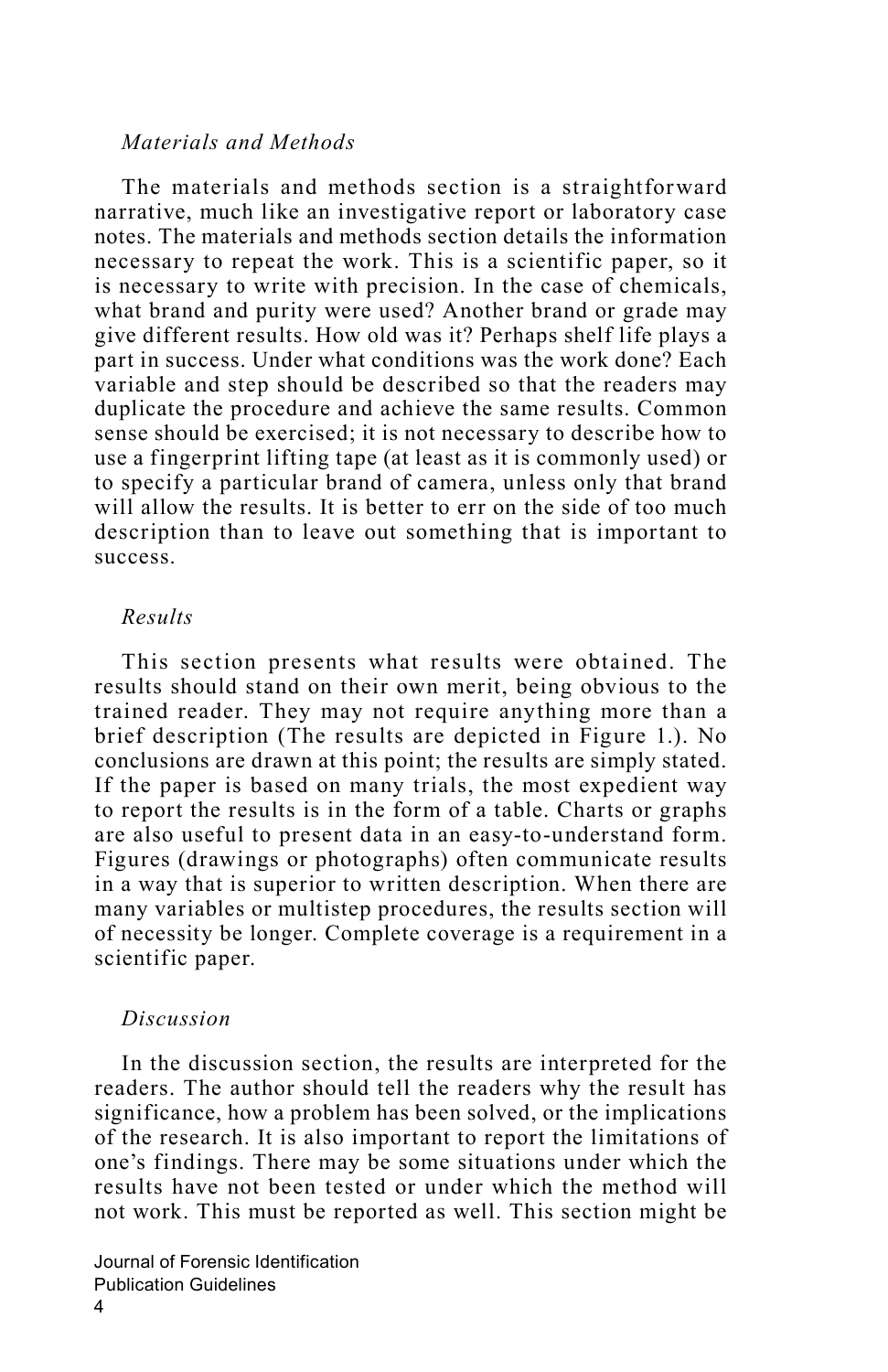many paragraphs long if there is much to discuss and interpret. On the other hand, it might only be one or two sentences. Again, thorough coverage is the goal, not length.

#### *Conclusion*

The conclusion should be based on the evidence that has been presented. The major reason the paper was written should be stated, and the result that justifies its significance should be addressed.

#### *References*

Past publications that relate to the subject are an important part of any research project. Reference to past publications shows that the author has considered material that has been presented in the past. Quotes and information that are being recounted require a reference. References that are useful to support or debate the information that is being discussed are also beneficial. Although personal communications and presentations are acceptable references, alternative sources of information should be used when possible. It is more advantageous to the readers to use accessible references (e.g., books, journals).

References should be cited by number in the order of their first mention (i.e., "...several studies [1-4] show..."). At the end of the paper, the references should be listed numerically. The use of bibliographies (i.e., a list of texts that generally relate to the topic, but from which no specific references can be drawn) is not acceptable.

The appropriate formats for listing most types of references can be found in Appendix B. Although it is preferred that authors submit the references in the appropriate format, editorial assistance will be provided as necessary. Of critical importance is that authors submit complete and accurate information that is needed to provide the complete reference.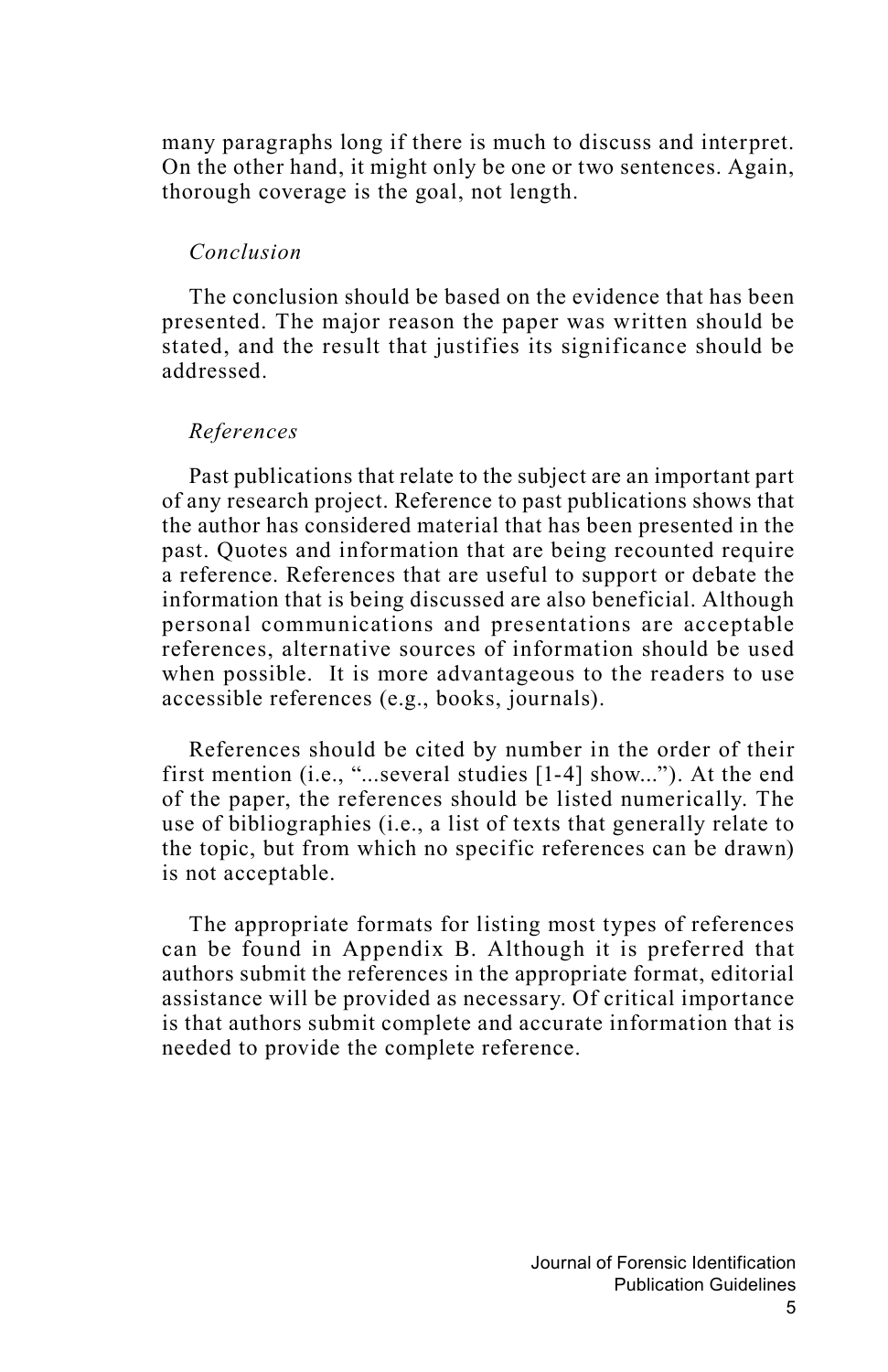#### *JFI* **Practices and Procedures**

#### *Original Material*

The *JFI* publishes original material. Original material is defined as that which has not been previously published nor is under consideration for publication. A submission for publication assigns exclusive publication rights to the *Journal of Forensic Identification* and the IAI unless such rights are forfeited in writing. The *JFI* is liberal in allowing the noncommercial reprinting of articles from the *JFI*, especially to the IAI divisions. However, if an article is first published elsewhere, or is under consideration elsewhere, it will not be considered for publication in the technical section of the *JFI*.

It is customary for conference presenters to allow the host organization (e.g., IAI and the American Academy of Forensic Science) the first opportunity to publish any works that have been presented at the organization's seminar. (If a presentation is made at the A.A.F.S. meeting, the paper should first be submitted to the *Journal of Forensic Science* for publication.)

#### *Peer Review and Edit Process*

All new submissions are acknowledged via email. Each paper (with the exception of some letters to the editor) is assigned to a minimum of two subject-specific reviewers. These reviewers are normally from the *JFI* Editorial Review Board. Subject matter specialists are occasionally recruited and consulted when sufficient reviewers for a particular topic are not available from the review board. Editorial review of the paper is ordinarily completed within three months from receipt of the manuscript. Upon completion of the reviews, the author is notified of the article's status.

The editor will notify the author via email or postal delivery of whether the article is accepted or not or whether a minor revision is required for acceptance. Accepted articles are edited for publication, and a copy of the edited article is sent via email to the author for approval. During the edit process (a period of approximately 60 to 120 days prior to the anticipated publication date), an author may be requested to provide additional information to clarify an issue and improve the paper. If a paper is not accepted, the author may request a written critique of the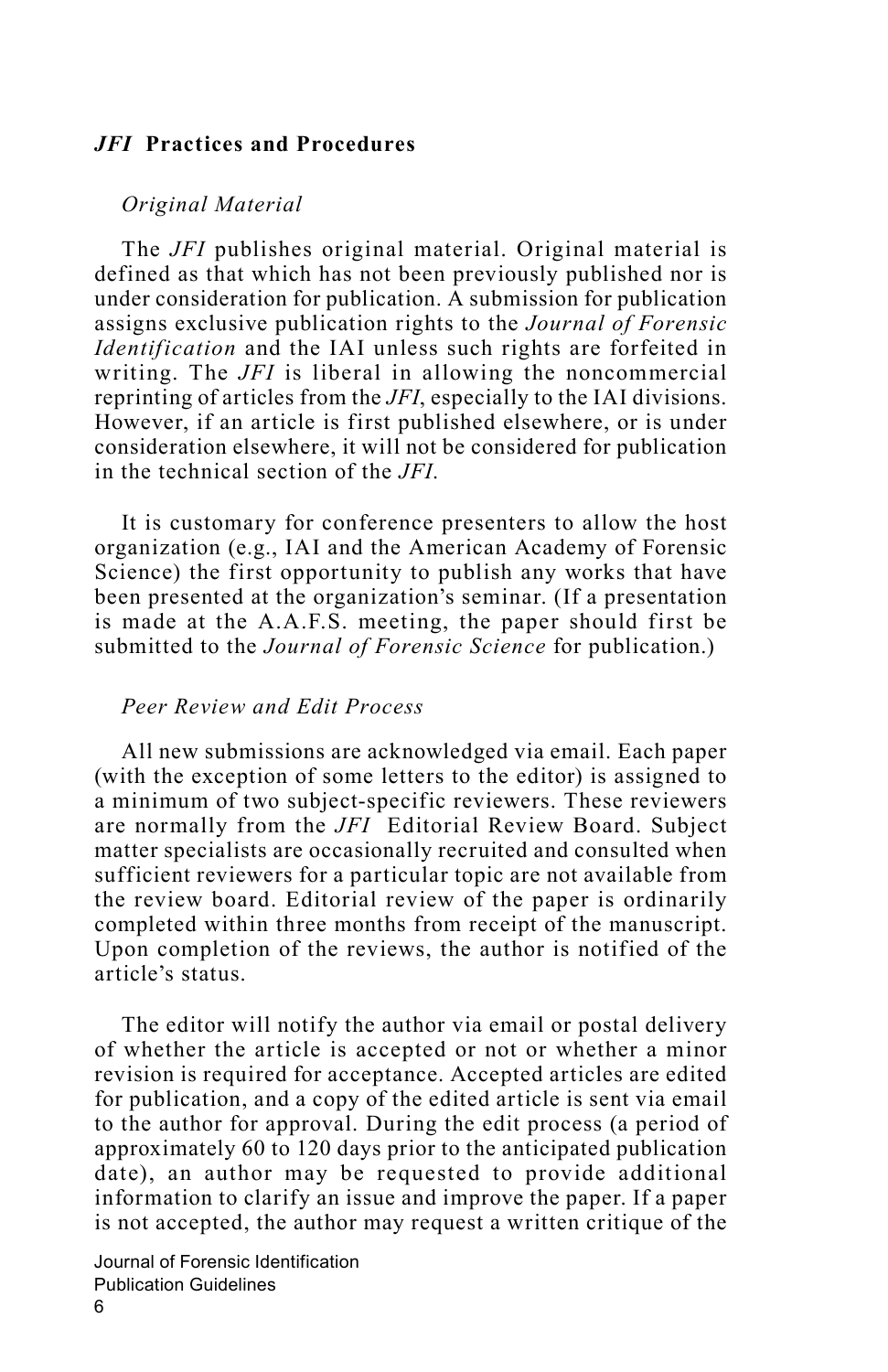problems or issues related to the nonacceptance. (This is not automatically provided, because many authors are not interested in reworking a submitted paper.) Some papers are accepted on the condition that specific revisions will be completed by the author before the editing process is initiated. The author is provided approximately thirty days to complete those revisions. Delays in the submission of the revised paper may necessitate reassigning the submission date and date for publication.

The *JFI* is a peer-reviewed journal. This means that submissions are reviewed and critiqued by people who have knowledge in the subject field. This does not mean that all theories, experiments, and conclusions have been independently tested. Reviewers are not required to do a complete retesting of all procedures and processes. Although it is desirable when possible, it is impractical in many instances and impossible in others. Reviewers attempt to detect faulty research, logic, or conclusions, but this cannot ensure that faulty research or papers of questionable accuracy are not published. A secondary practice that is ultimately as significant as the reviewer critiques is the one performed by the readers. When a paper has been published and a reader questions the technique, findings, or conclusions, the reader has a responsibility to investigate and question what has been published by contacting the author for clarification or by writing a letter to the editor. As a matter of practice, letters addressing issues of this nature are readily accepted and evaluated by the editor. When letters of this type have value, they are provided to the original author for a response. If that response satisfies and eliminates the concerns of the reader, no further action is taken. If the response does not satisfy the reader, then both the letter and the response are published.

#### *Artwork and Figures*

All artwork should be original or accompanied by a citation. A list of reprint permissions must be included at the end of the paper. Written permission for all cited artwork is required. Editorial staff assistance will be provided to secure necessary permissions as needed.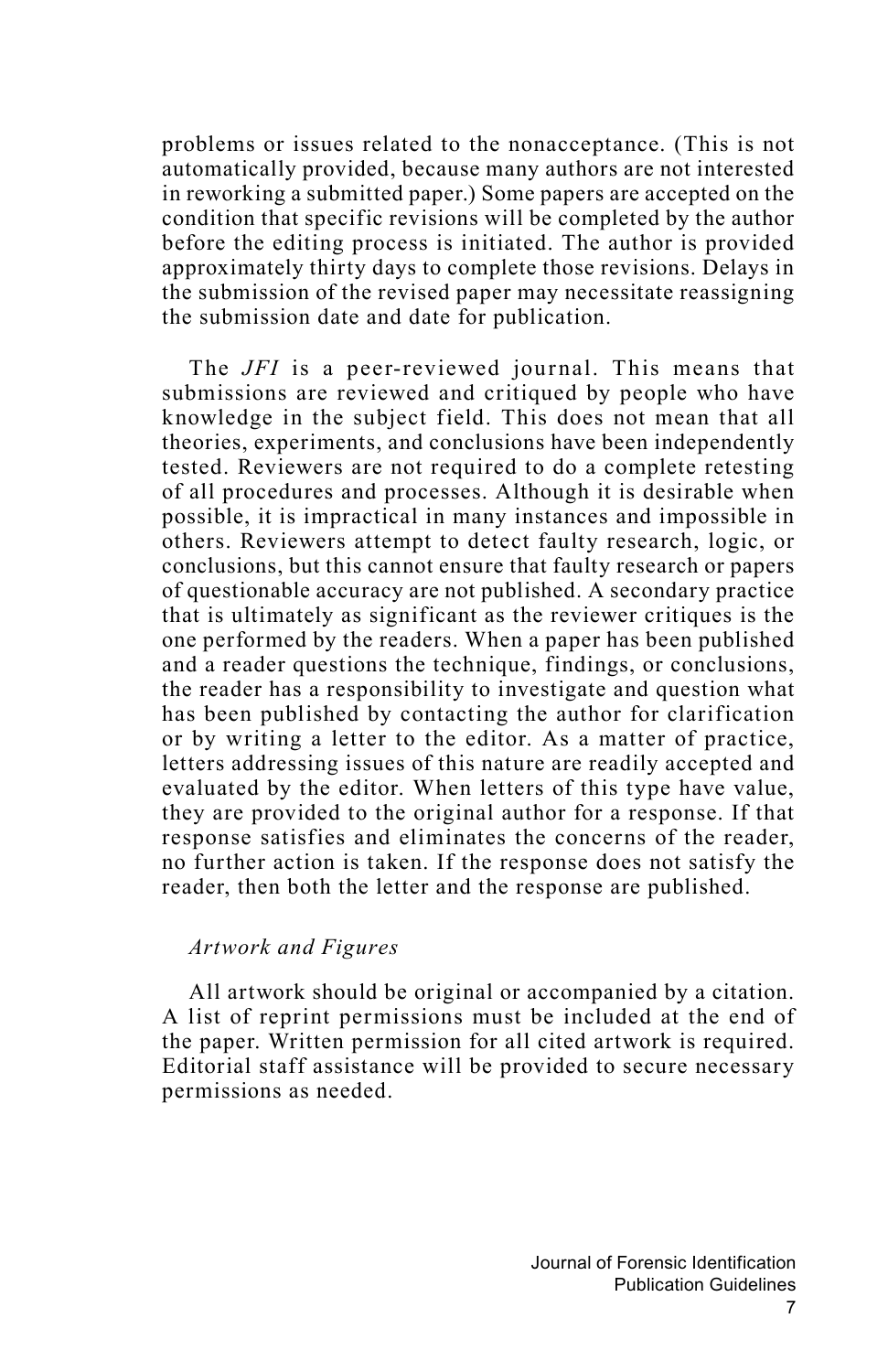All artwork must be mentioned, described, or referenced in the narrative text. Examples:

... a significant amount of third level detail (Figure 1).

or

... a significant amount of third level detail is depicted in Figure 1.

All images, graphs, and charts that are imported into the word processing document should also be submitted to the editor as individual files. (Use the figure number as a file name.) All images should be 300 ppi (minimum) when scaled to the maximum column width (approximately 4" equals a 1200 pixel width). Color images and artwork are encouraged. However, graphs and charts should be designed for both color and monochrome printing. All line art should be created to the final scale, with lines that are a minimum of 1 point in thickness. Chemical structures should be created and submitted as image files. Tables that have been created in the word processing program are acceptable and need not be submitted as separate artwork.

*Photographs and digital images* may be submitted as monochrome or color images. Unless monochrome is selected for specific purposes (e.g., filtering techniques), the use of color is encouraged. Although not all color images will be printed in color, electronic copies of the *JFI* do include images in its submitted mode. Photographs should be labeled on the back in pencil. The label should contain the figure number. Digital images should use the figure number as a file name.

*Line art and graphs* should be submitted as digitally created artwork. This provides the most flexibility in formatting and the highest quality published paper. If the author lacks the resources to create necessary line art or graphs, he or she should submit clearly drawn figures using black ink on a white paper.

#### *Authors*

List only those persons who had a substantial part in designing or conducting the research and without whom the paper could not have been completed. An author is one who takes intellectual responsibility for the results that are reported and can knowledgeably discuss the contents. The work of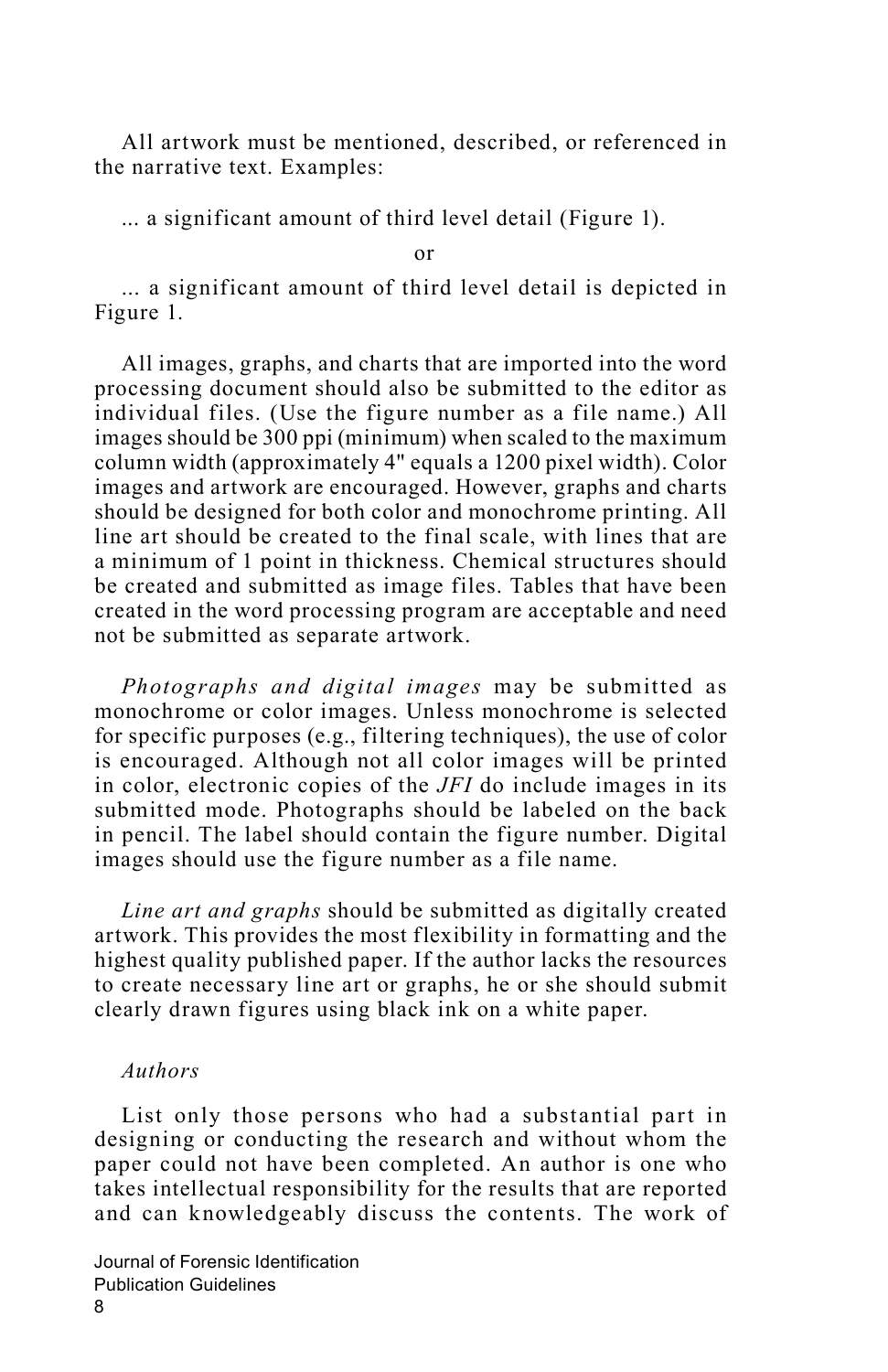photographers, the assistance of co-workers in providing minor pieces of information, or the work of lab technicians to perform repeated trials of an experiment or validation generally does not qualify them for coauthorship. An author may offer acknowledgments and appreciation in an acknowledgment paragraph at the conclusion of the paper. It is customary for the principal author to be named first. The author who is listed first is the author who will be used as primary author in most referencing systems. However, the order in which the names are listed is a matter of personal preference, and the authors should decide the order prior to submitting the paper.

The full name and affiliation of each author should be included. However, one author should be designated as the corresponding author. The corresponding author's full mailing and email address must be provided. After a paper has been submitted to the *JFI*, the corresponding author should immediately notify the editor of any changes in this contact information.

#### *Submission Guidelines*

Electronic submissions (on disk, CD, or via email) are preferred over printed submissions. The document should be saved or converted to a WordPerfect, Microsoft Word, or generic word processing program format (e.g., .rtf or .txt). Illustrations, figures, and images should be submitted as individual files separate from the text document. The illustrations may also be imbedded, along with their respective captions, within the text document. Printed manuscripts should be double-spaced. Email submissions should be limited to one or more files, with a combined total of a maximum of 6 megabytes per email.

#### **Conclusion**

The information presented in this guide is intended to assist and encourage authors to prepare papers for publication in the *Journal of Forensic Identification*. It is hoped that novice and experienced writers alike will find value in this guide and that through a brief skimming of its contents (or a thorough reading), all persons preparing to submit a paper to the *JFI* will be able to better understand the submission process. Editorial assistance in revising papers will continue to be provided, but publication may be delayed for papers that require extensive editorial effort.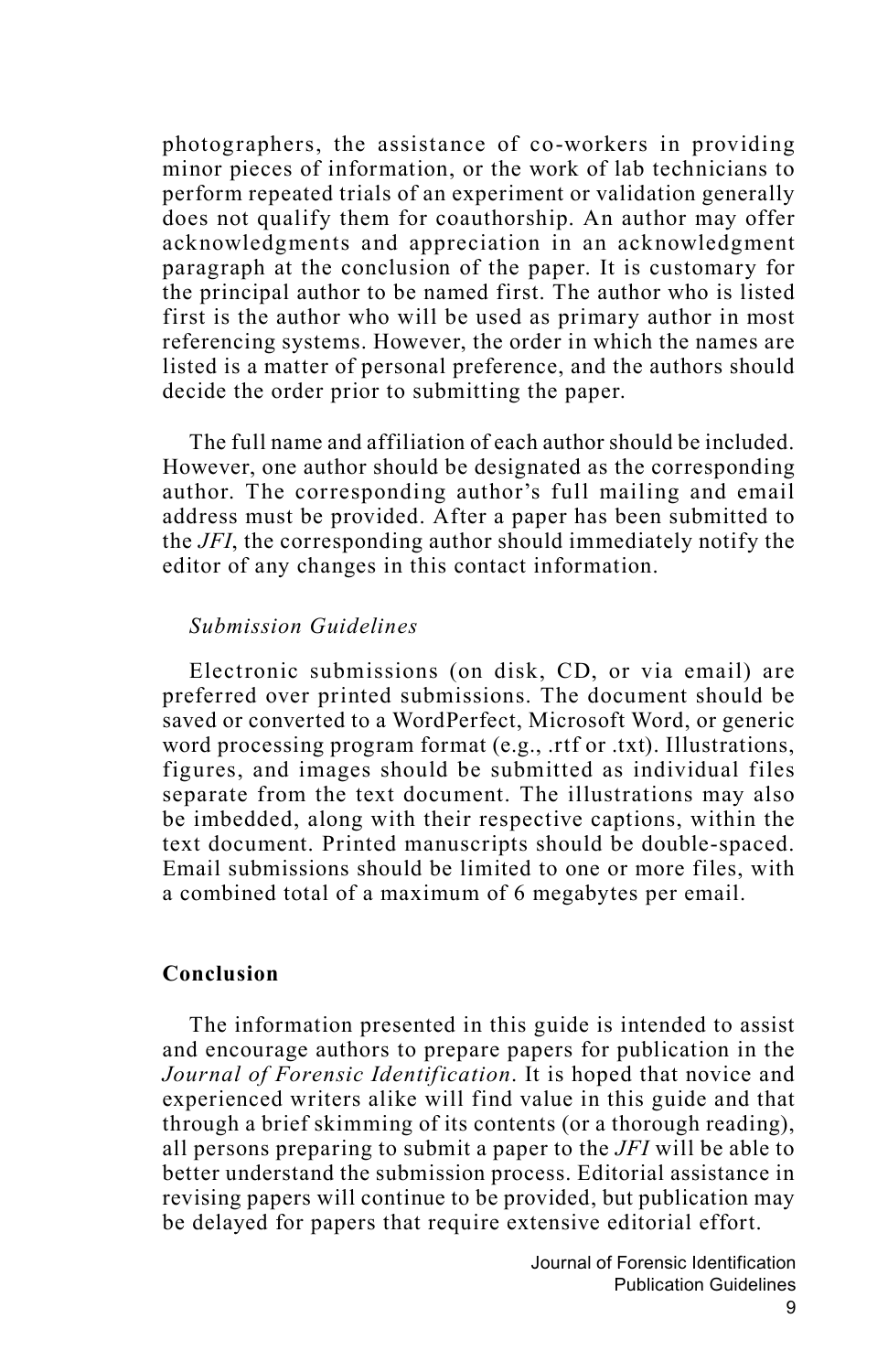## Appendix A

## Grammar and Style Issues

- If the punctuation is part of the quotation, it should be within the quotation marks.
- If the punctuation is not part of the quotation, it goes after the quotation mark.
- Use quotation marks for words used in a "new sense" or for words "not used literally", but only the first time they appear in text.
- Use "*i.e.*", *"e.g.*", and "*etc.*" only in figure captions, in tables, and in parentheses in text. Elsewhere, spell out "that is", "for example", and "and so forth". ("That is" requires a paraphrase or rewording of what preceded it, and "for example" is followed by an example of the preceding word or phrase.)
- *Word contractions* will not be used.
- *Pronouns* are often a problem. Do not use a plural pronoun with a singular antecedent. Writers often use "they" as the pronoun for a singular subject; that is *not correct*. Either use "he or she" or *make the subject plural*.
- *Italics* may be used sparingly to emphasize a word or phrase (not for long passages). Italics may also be used for a *word being defined* or for a newly *introduced* word the first time it appears.
- The *slash* should not be used to mean "and" or "or". "And/ or" should not be used; "and" or "or" should be used, depending on your meaning.
- *Fingerprint*, *palmprint*, *soleprint*, *tenprint*, *footprint*, and *shoeprint* should each be used as one word (i.e., not finger print) and they should not be hyphenated.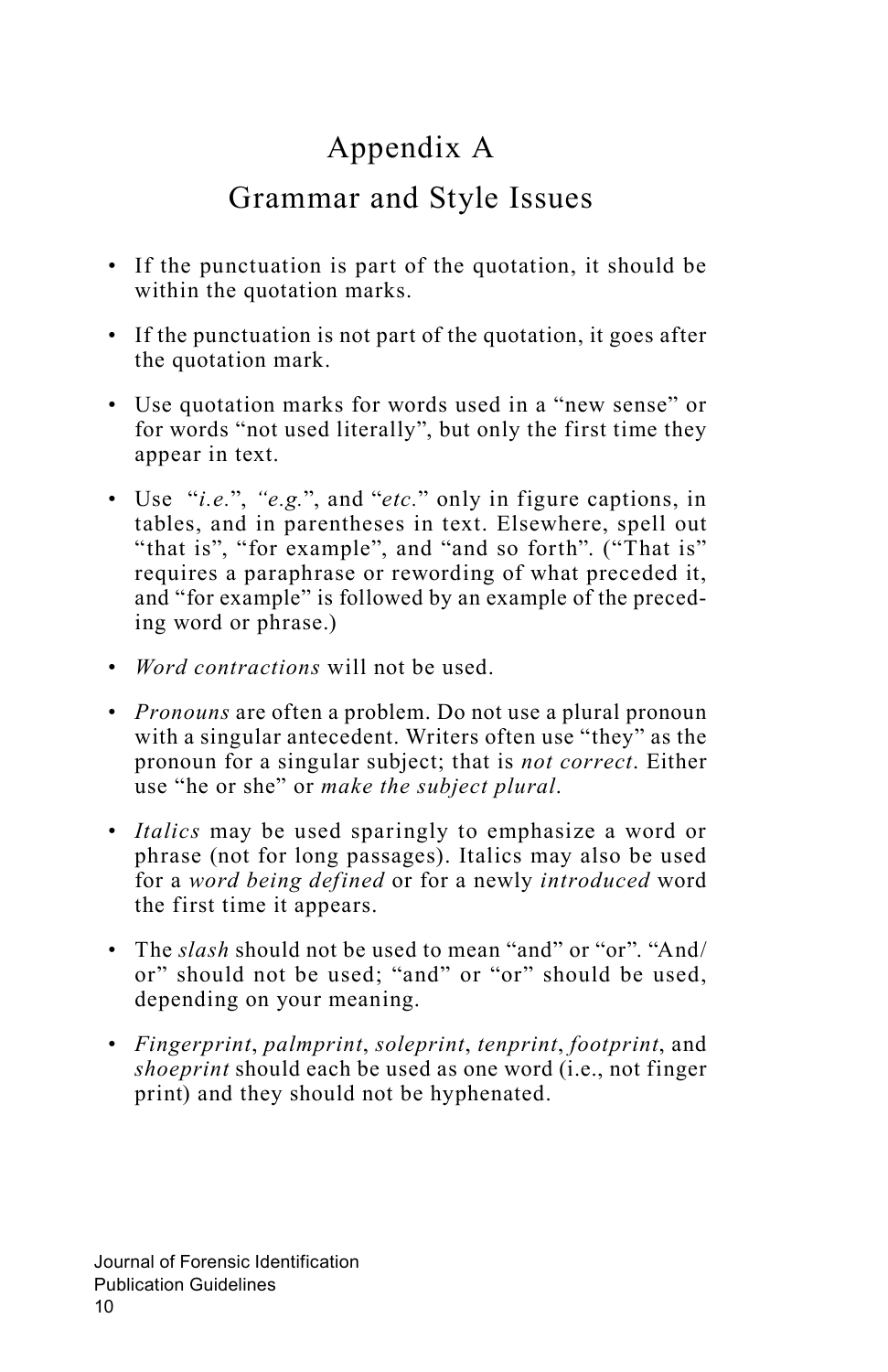# Appendix B Reference Formatting

#### **Scientific**

 Author 1; Author 2; etc. Title of Article. *Journal Abbreviation* **YEAR**, *Volume* (Issue), Pagination.

#### **Nonscientific & Newspapers**

 Author 1; Author 2; etc. Title of Article. *Title of Periodical*, Complete Date, Pagination.

#### **Books without Editors**

 Author 1; Author 2; etc. Chapter Title. *Book Title*, Edition Number; Publisher: Place of Publication, Year; Volume Number, Pagination.

#### **Books with Editors**

 Author 1; Author 2; etc. Chapter Title. In *Book Title*, Edition Number; Editor 1, Editor 2, etc., Eds.; Publisher: Place of Publication, Year; Volume Number, Pagination. No author, use editor(s) at start of reference.

#### **Government Publications**

 Author 1; Author 2; etc. Chapter Title. Document Title; Government Publication Number; Publishing Agency: Place of Publication, Year; Pagination.

 Publishing Agency: The office or agency issuing the report as well as the Government Printing Office must be cited. The order is: department or agency, administration or office, and finally, U.S. Government Printing Office, all separated by commas and set in roman type. The field ends with a colon.

#### **Meetings & Conferences**

 Author 1; Author 2; etc. Title of Presentation (if any). Presented at Conference Title, Place, Date; Paper Number.

#### **Patents**

 Patent Owner 1; Patent Owner 2; etc. Title of Patent. Patent Number, Date.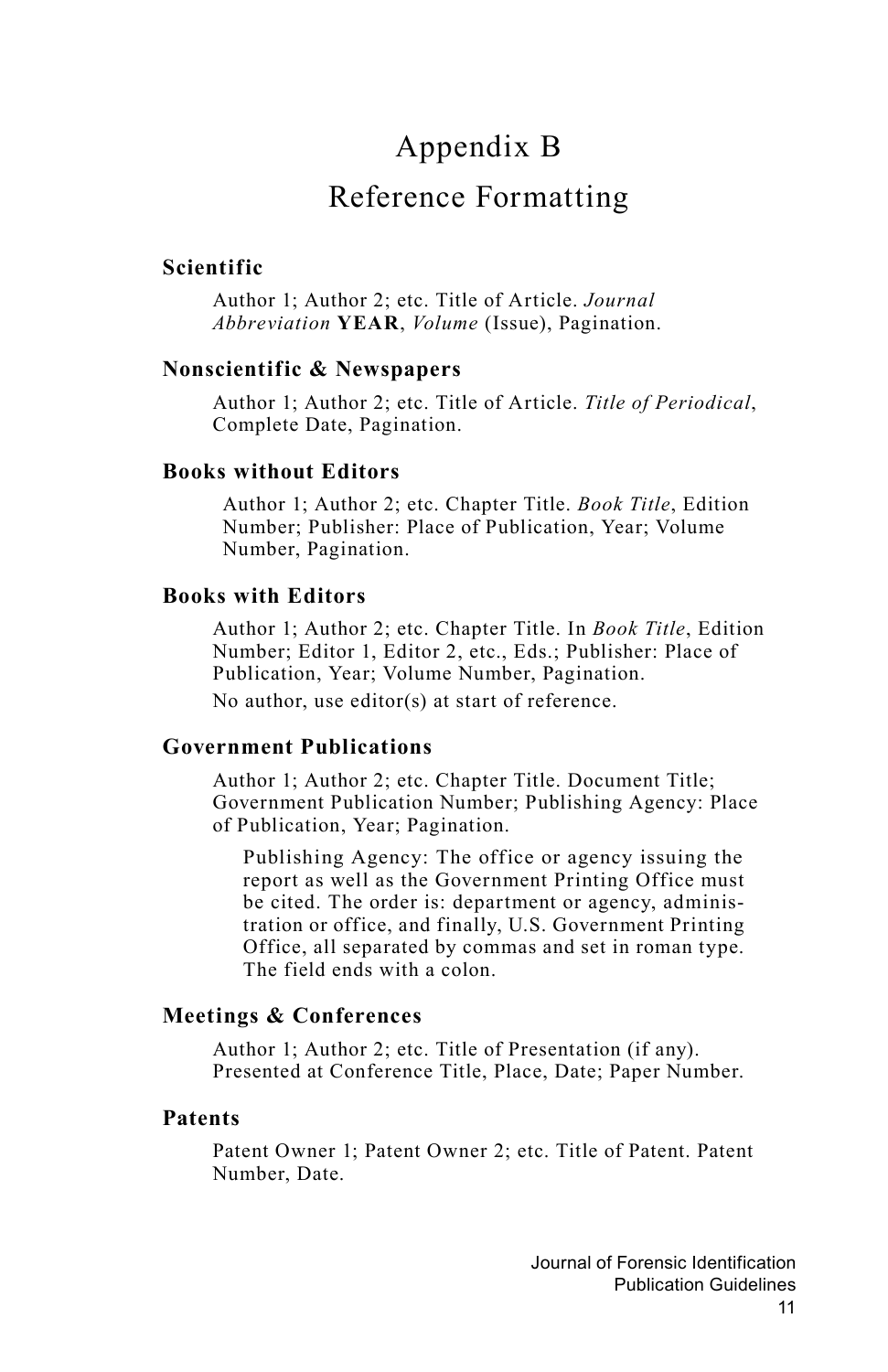#### **Personal Communications**

 Author. Affiliation, City, State. Phrase describing the material, Year.

#### **Thesis**

 Author. Title of Thesis, Degree-Granting University, Location of University, Date of Completion.

#### **Websites**

 Page Title, Website Title (if available), Website Address, (Date Accessed).